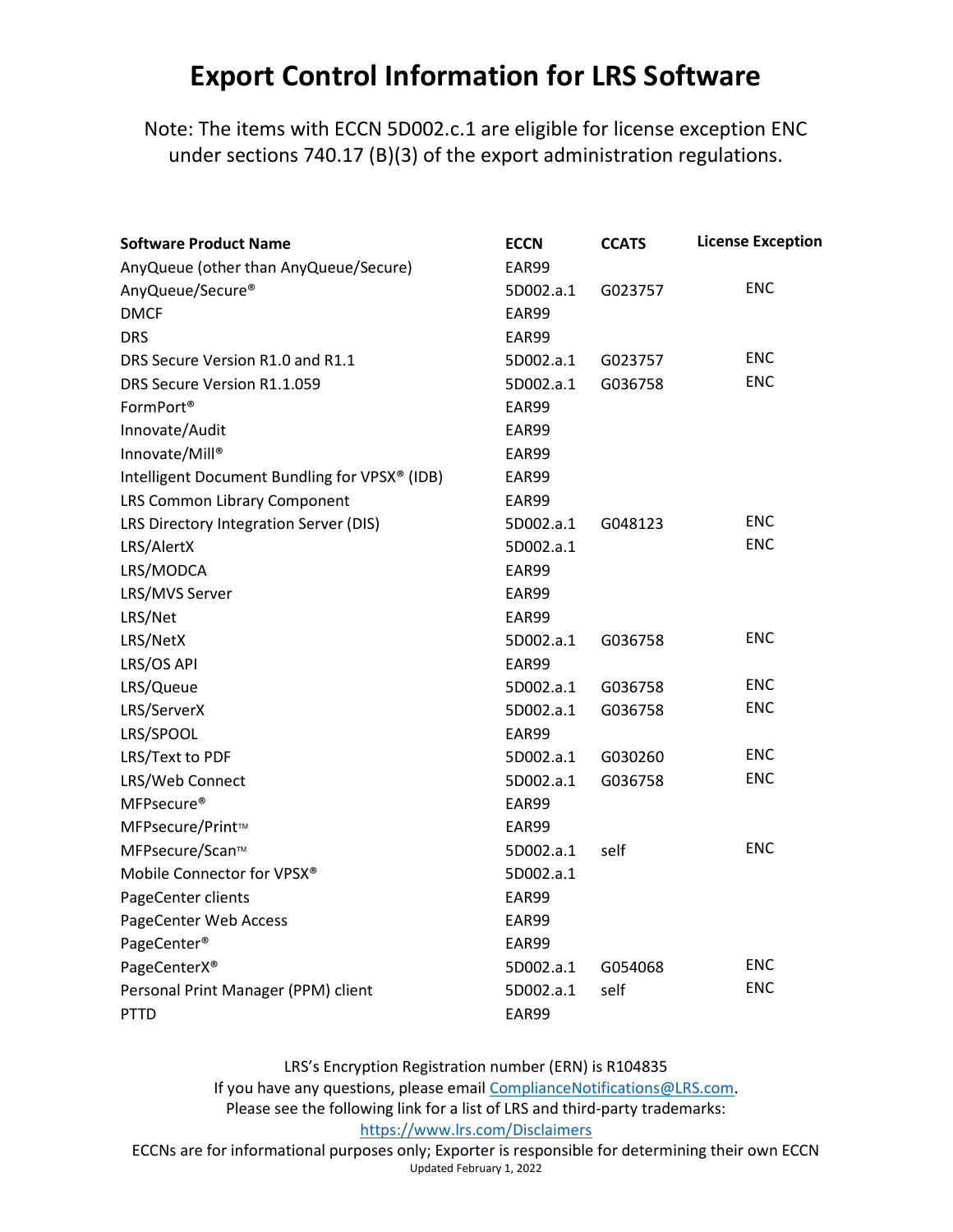| <b>Product Name</b>                     | <b>ECCN</b> | <b>CCATS</b> | <b>License Exception</b> |
|-----------------------------------------|-------------|--------------|--------------------------|
| Sorien connector                        | EAR99       |              |                          |
| SwiftView <sup>®</sup> for LRS          | EAR99       |              |                          |
| Transform (all Transforms to PDF)       | 5D002.a.1   | G039471      | <b>ENC</b>               |
| Transform (excluding transforms to PDF) | EAR99       |              |                          |
| Virtual Session Printer Agent for VPSX® | EAR99       |              |                          |
| <b>VMCF</b>                             | EAR99       |              |                          |
| <b>VPS</b>                              | EAR99       |              |                          |
| VPS/Email                               | 5D002.a.1   | G030260      | <b>ENC</b>               |
| VPS/IPDS                                | EAR99       |              |                          |
| VPS/LCDS                                | EAR99       |              |                          |
| VPS® LCDS to anything other than PDF    | EAR99       |              |                          |
| VPS/LCDS to PDF                         | 5D002.a.1   | G037869      | <b>ENC</b>               |
| VPS/PCL                                 | EAR99       |              |                          |
| VPS/PDF                                 | 5D002.a.1   | G029838      | <b>ENC</b>               |
| <b>VPS/Report Browse</b>                | EAR99       |              |                          |
| VPS/Secure V1 R8 & V1.0                 | 5D002.a.1   | G023757      | <b>ENC</b>               |
| VPS/Secure V2 R1.1.0137                 | 5D002.a.1   | G036758      | <b>ENC</b>               |
| VPS/TCPIP                               | EAR99       |              |                          |
| VPS/XES to AFP                          | EAR99       |              |                          |
| <b>VPSPrint</b>                         | EAR99       |              |                          |
| VPSX Enterprise <sup>®</sup>            | 5D002.a.1   | G036758      | <b>ENC</b>               |
| VPSX/CI                                 | EAR99       |              |                          |
| <b>VPSX/DBCS Fonts</b>                  | EAR99       |              |                          |
| VPSX/DirectPrint®                       | EAR99       |              |                          |
| VPSX/DPE                                | EAR99       |              |                          |
| VPSX/EI                                 | EAR99       |              |                          |
| <b>VPSX/Global Fonts</b>                | EAR99       |              |                          |
| <b>VPSX/Impress Client</b>              | EAR99       |              |                          |
| VPSX/LRSQ-API-LPR Input                 | EAR99       |              |                          |
| VPSX/MFI                                | EAR99       |              |                          |
| VPSX/MI                                 | EAR99       |              |                          |
| <b>VPSX/MICR Font</b>                   | EAR99       |              |                          |
| VPSX/OutputManager                      | EAR99       |              |                          |
| <b>VPSX/Secure Delivery</b>             | EAR99       |              |                          |
| VPSX/Workplace®                         | EAR99       |              |                          |

If you have any questions, please email ComplianceNotifications@LRS.com. Please see the following link for a list of LRS and third‐party trademarks: https://www.lrs.com/Disclaimers

ECCNs are for informational purposes only; Exporter is responsible for determining their own ECCN